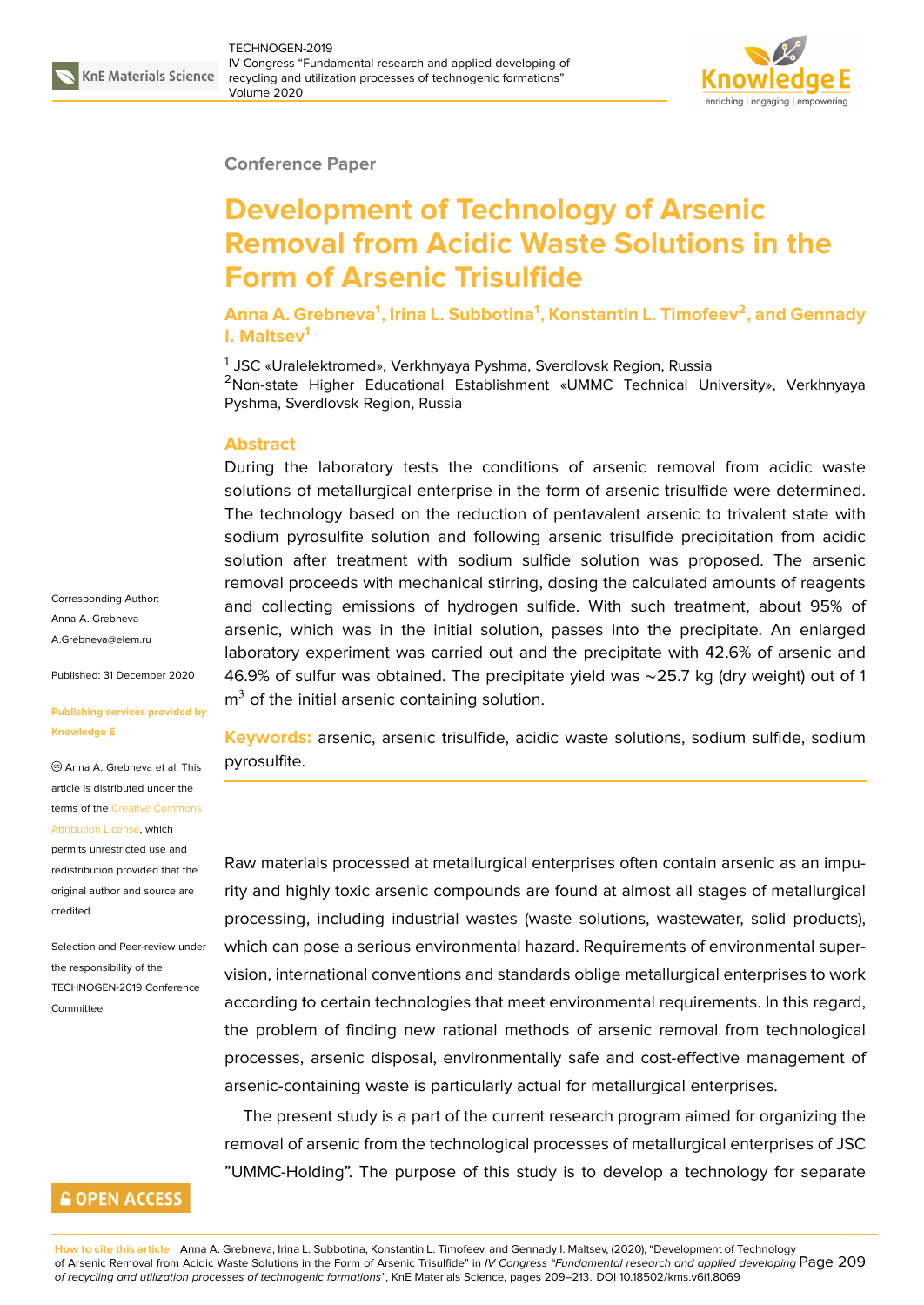processing of arsenic-containing industrial waste solutions with the removal of arsenic in the form of a sulfide precipitate (arsenic trisulfide,  $\mathsf{As}_2\mathsf{S}_3$ ).

In fact, there are several types of industrial waste solutions containing arsenic. During the research sulfuric acid waste solution was the object of the study. It is planned that further work will be carried out with arsenic-containing alkaline and sulfide-alkaline waste solutions.

It is known that arsenic can be removed from solutions by chemical deposition in the form of arsenic trioxide, arsenic trisulfide or in the form of its compounds with calcium (calcium arsenites and arsenates), manganese (manganese arsenate) or iron (iron arsenate).

A review of national and foreign literary sources on the processing of acidic arseniccontaining solutions leads to conclusion that the most promising way is the removal of arsenic from technological processes in the form of sulfides [1–6]. Neutralization of technological and waste solutions with sulfide reagents (sodium sulfide, etc.) favorably differs from other methods by low solubility and toxicity of arsenic sulfide precipitate, which does not require expensive waste burial sites. At a high c[on](#page-4-0)[ce](#page-4-1)ntration of arsenic in it, the volume of waste is reduced by more than 10 times compared to products derived from other technologies [2].

A small yield of precipitate allows its processing by compaction and encapsulation with obtaining of low-hazardous waste. In addition, arsenic trisulfide can be used for production of arsenic trioxide [3] t[ha](#page-4-2)t opens up prospects of arsenic removal in the form of a commercial product.

In the performed laboratory experiments, arsenic-containing sulfuric acid waste solution (its composition is given in [T](#page-4-3)able 1) was treated with a solution of sodium sulfide (100  $g/dm^3$  Na<sub>2</sub>S) for binding arsenic into sulfide. The laboratory unit (see Figure 1) included dosing equipment, three-bladed stirrer (300 rpm), isolation of reaction beaker limiting the emission of hydrogen sulfide  $(H_2S)$  into the atmosphere, Drexel bottle filled with Na $_2$ CO $_3$  solution (10 wt. %) for [c](#page-2-0)ollecting gas from the beaker by a peristaltic pump.

The resulting yellow precipitate of arsenic sulfide was separated by filtration through a «blue ribbon» filter paper on a vacuum filter. With the consumption of sodium sulfide solution equal to 189 cm<sup>3</sup> per 1 dm<sup>3</sup> of the initial acidic solution, the residual arsenic content in the filtrate was 6.02 g/dm<sup>3</sup> (see Table 1), which showed the expediency of increasing the consumption of injected reagent.

Taking into account that in the initial acidic solution arsenic was mainly presented in the form of As(V), in order to obtain arsenic trisulfide, preliminary reduction of As(V) to As(III) was carried out using sodium pyrosulfite solution (325 g/dm $^3$  Na $_2$ S $_2$ O $_5$ ) with consumptions of 110.4 and 220.8  $\text{cm}^3/\text{dm}^3$ . Solutions after the arsenic reduction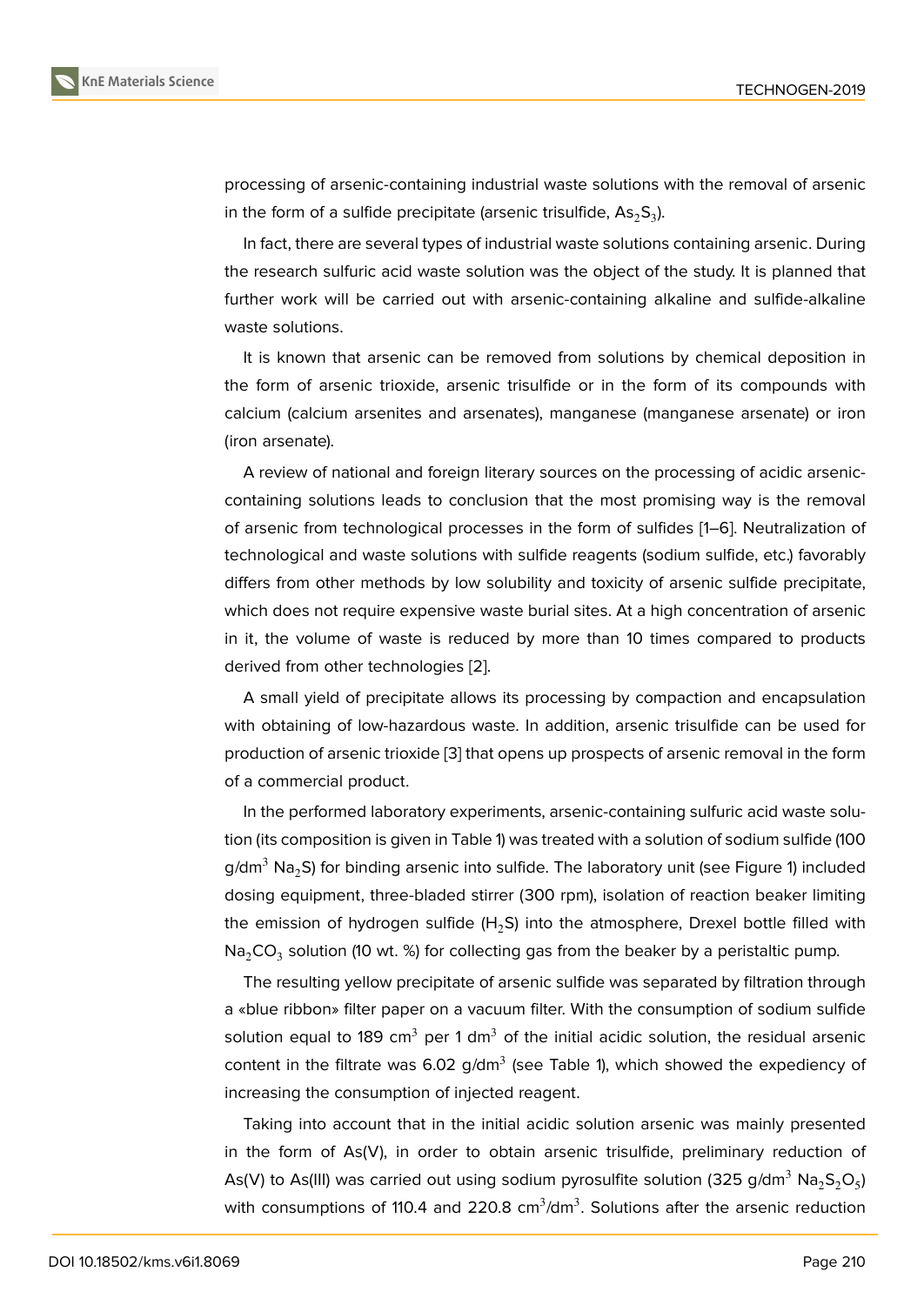

| KnE Materials Science |
|-----------------------|
|-----------------------|

| Initial content, g/dm <sup>3</sup> | Final content, $g/dm^3$ |
|------------------------------------|-------------------------|
| 12.80                              | 6.02                    |
| 2.09                               | 0.00                    |
| 11.31                              | 0.00                    |
| 1.3                                | 0.1                     |
| 0.130                              | 0.014                   |
| 85.65                              | 40.84                   |
| 88.9                               | 84.9                    |
| 0.0                                | < 0.5                   |
| 0.016                              | < 0.004                 |
| 0.018                              | 0.008                   |
| 0.13                               | 0.16                    |
| 0.11                               | 0.08                    |
| 0.38                               | 0.35                    |
| 0.028                              | 0.017                   |
| < 0.01                             | < 0.01                  |
|                                    |                         |

TABLE 1: The composition of the treated solution before and after the experiment (analysis was performed by atomic adsorption spectrometry). Author's own work.

<span id="page-2-0"></span>

**Figure** 1: Laboratory unit for arsenic sulphide precipitation. Author's own work. 1 – reaction beaker insulated with polyethylene film; 2 – a tube for dosing the reagent deep into solution; 3 – a mechanical stirrer; 4 – tube for emitted gas withdrawal; 5 – Drexel bottle; 6 – peristaltic pump.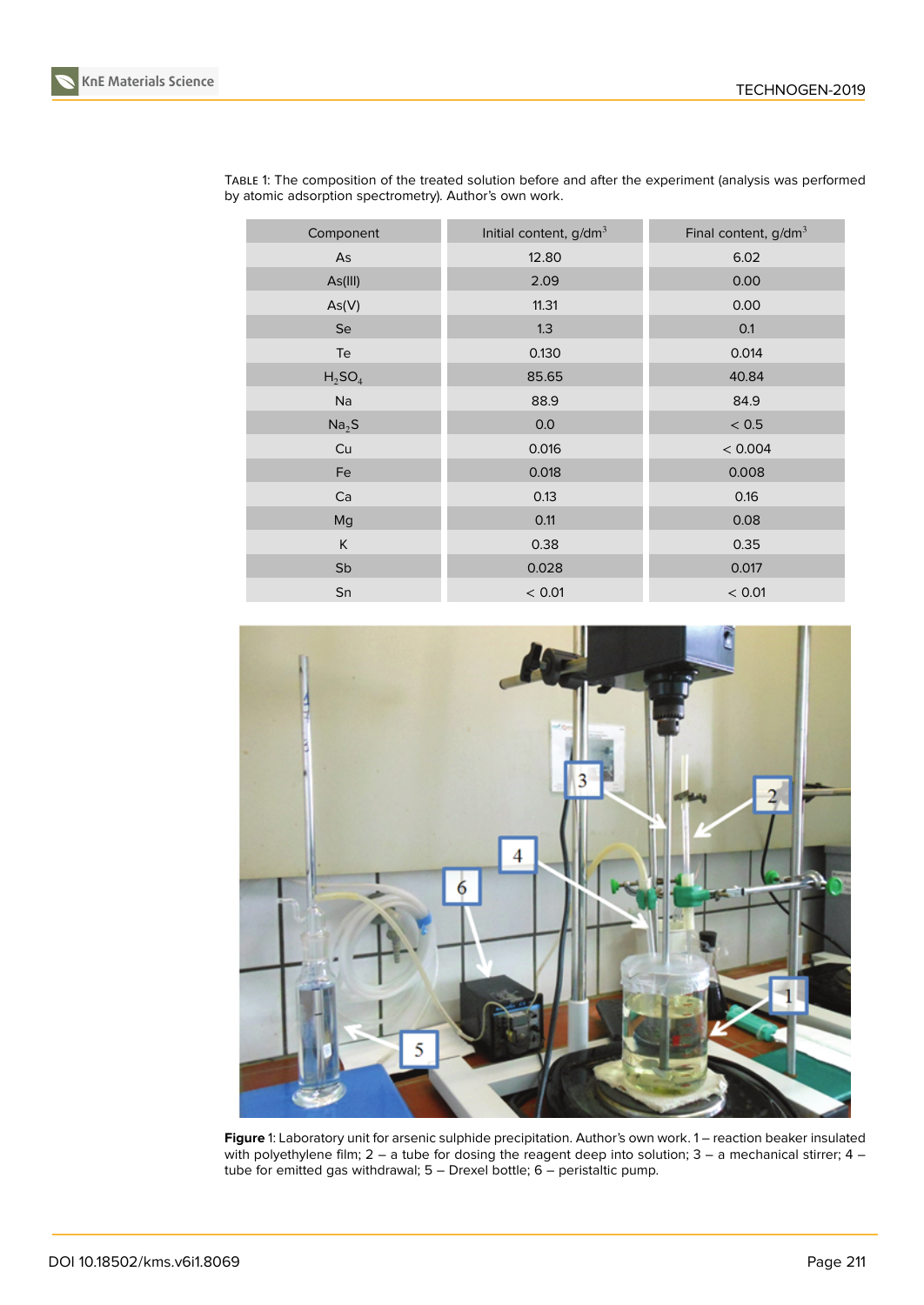

were treated with sodium sulfide (100 g/dm $^3$  Na $_2$ S, consumption 230.4 cm $^3$ /dm $^3$ ). The experimental results (see Table 2) showed that the consumption of sodium pyrosulfite solution, equal to 220.8 cm $^3$ /dm $^3$ , allows transferring up to 97% of arsenic (V) to arsenic (III). During the subsequent precipitation of arsenic (III) with sodium sulfide about 95% turns into an insoluble form.

After conducting an enlarged laboratory experiment with the acidic solution treated with solutions of sodium pyrosulfite (220.8 cm $^3$ /dm $^3$ ) and sodium sulfide (230.4 cm $^3$ /dm $^3$ ) the precipitate of arsenic trisulfide of the following composition was obtained, %: 42.58 As, 46.87 S, 4.11 Se, 0.021 Te, 0.019 Fe, 0.005 Cu, 0.085 Sb, 0.37 Na, 0.012 K, 0.004 Mg, <0.02 Ca, <0.1 Sn. The yield of the precipitate was ~25.7 kg (dry weight) out of 1 m<sup>3</sup> of the initial solution. The chemical compositions of acidic solution at different treatment stages are given in Table 2.

TABLE 2: The composition of the acidic solution at different treatment stages. Author's own work.

| Name                                                                                                                                                                                                      | As(III),<br>q/dm <sup>3</sup> | As(V),<br>q/dm <sup>3</sup> | $\Sigma$ As,<br>q/dm <sup>3</sup> | $H_2SO_4$<br>q/dm <sup>3</sup> | Se,<br>q/dm <sup>3</sup> | Na,<br>g/dm <sup>3</sup> | $Na2S$ ,<br>g/dm <sup>3</sup> |  |
|-----------------------------------------------------------------------------------------------------------------------------------------------------------------------------------------------------------|-------------------------------|-----------------------------|-----------------------------------|--------------------------------|--------------------------|--------------------------|-------------------------------|--|
| Initial solution                                                                                                                                                                                          |                               |                             |                                   |                                |                          |                          |                               |  |
| Initial acidic solution                                                                                                                                                                                   | 2.09                          | 11.31                       | 12.8                              | 85.65                          | 1.3                      | 88.9                     |                               |  |
| Treatment with sodium pyrosulfite (consumption 110.4 $\text{cm}^3/\text{dm}^3$ )                                                                                                                          |                               |                             |                                   |                                |                          |                          |                               |  |
| Solution filtrate after treatment<br>with sodium pyrosulfite                                                                                                                                              | 9.85                          | 1.95                        | 11.80                             | 68.35                          |                          |                          |                               |  |
| 1) Treatment with sodium pyrosulfite (consumption 220.8 $cm^3$ /dm <sup>3</sup> );<br>2) subsequent treatment with sodium sulfide (consumption 230.4 $cm^3$ /dm <sup>3</sup> )                            |                               |                             |                                   |                                |                          |                          |                               |  |
| Solution filtrate after treatment<br>with sodium pyrosulfite                                                                                                                                              | 8.43                          | 0.69                        | 9.49                              | 47.04                          | 1.04                     |                          |                               |  |
| Solution after precipitation of<br>arsenic sulphide from filtrate<br>after treatment with sodium<br>pyrosulfite                                                                                           |                               |                             | < 0.01                            | 2.37                           | 0.097                    | 89.8                     | $<$ 1                         |  |
| An enlarged experiment: 1) treatment with sodium pyrosulfite (consumption 220.8 $\text{cm}^3/\text{dm}^3$ );<br>2) subsequent treatment with sodium sulfide (consumption 230.4 $cm^3$ /dm <sup>3</sup> ). |                               |                             |                                   |                                |                          |                          |                               |  |

| Solution filtrate after treatment<br>with sodium pyrosulfite | 9.69 | 0.31 | 10.0 | 45.65 | 1.0   |      |  |
|--------------------------------------------------------------|------|------|------|-------|-------|------|--|
| Solution filtrate after treatment<br>with sodium sulfide*    |      |      | 0.56 | 5.57  | 0.095 | 82.6 |  |

 $^*$  other impurities, g/dm $^3$ : Te – 0.008; Fe – 0.009; Cu <0.0005; Sb<0.004; Sn <0.01; K – 0.24; Ca – 0.12; Mg – 0,07.

Based on the conducted studies, the following conclusions should be made:

1. processing of acidic As-containing solutions with the use of sulfide reagents provides the formation of sparingly soluble, low-toxic precipitate of arsenic sulfide, herewith the volume of solid waste is significantly low in comparison with other methods of arsenic removal from solutions;